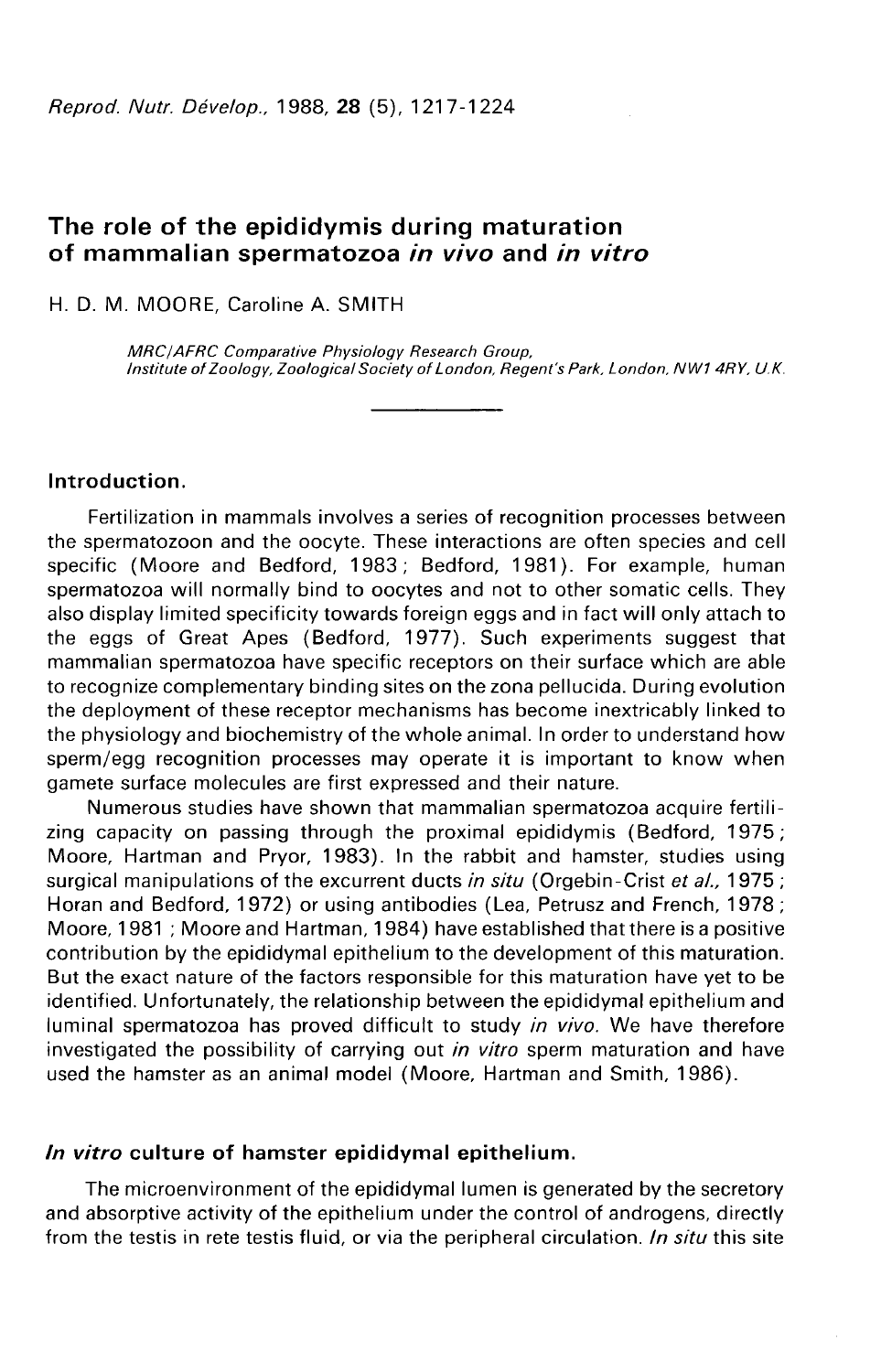is not easily sampled, say by micropuncture technique, without altering epididymal function. Organ and tissue culture methods have therefore been attempted to mimic epididymal function. Principal cells cultured in vitro show normal morphological features for several days (Kierszebaum et al., 1981; Klinefelter et al., 1982; Joshi, 1985). Moreover, organ culture of epididymal tubules will induce limited sperm maturation although access to the lumen is still restricted (Orgebin-Crist and Jahad, 1979 ; Cuasnicú et al., 1984).

To provide a simplified system to study epididymal function we have developed a cell culture preparation in which the ultrastructural epithelial architecture remains largely intact but spermatozoa can gain complete access to the apical surface of the epithelial cells (Moore, Hartman and Smith, 1986). Briefly, the method involves digesting lengths of tubule from hamster corpus or cauda epididymidis with collagenase in order to remove connective tissue. The tubules are then split along their longitudinal axis using fine needles. This procedure forms plaques of epithelium which in culture turn into spheres of tissue with epithelium facing outwards. The culture medium consists of RPMI 1640 supplemented with 10 % foetal calf serum, and containing 1  $\mu$ M sodium pyruvate, 100 nM insulin, 200 nM hydrocortisone, 200 nM testosterone, 1 µM dihydrotestosterone, 5 µg transferrin/ml and 1 µg retinol/ml. The medium is filtered before<br>use and supplemented with streptomycin and penicillin. Epithelial preparations are cultured in 5 % CO in air and within 24 hours many tissue spheres form. At high magnification epithelial cells (with microvilli present) can be observed around the edge of these balls of tissue (fig. 1 ). Electron microscopy revealed that spheres of epithelium consisted of an outer layer of epithelial cells, a basal lamina and an inner sub epithelial layer consisting of contractile myoid cells and fibroblasts. When tissue was prepared from adult males, spermatozoa also became entrapped within the balls as they formed. In general, epithelium cultured for 4-6 days displays a morphology consistent with secretory and absorptive function.

The secretory nature of the epithelial culture has been assessed using a monoclonal antibody (C5) against a 34 Kd protein (Smith, Hartman and Moore, 1986) first synthesised and secreted by principal cells in the proximal corpus epididymidis but not produced by cells in the caput or initial segment regions (fig. 2). On cultured epithelium this antigen is observed on the apical surface of principal cells for at least the first 4 days of culture and sometimes up to 7 days. In the absence of testosterone and dihydrotestosterone, antigen could not be detected after the second day of culture suggesting that its synthesis and secretion was under the control of androgens.

## Development of the fertilizing capacity of hamster spermatozoa in vitro.

In the hamster, spermatozoa are fully fertile when recovered from the proximal cauda epididymidis but display low fertilizing capacity (5-15 %) when recovered from the distal corpus region. This lack of fertility is associated with a reduced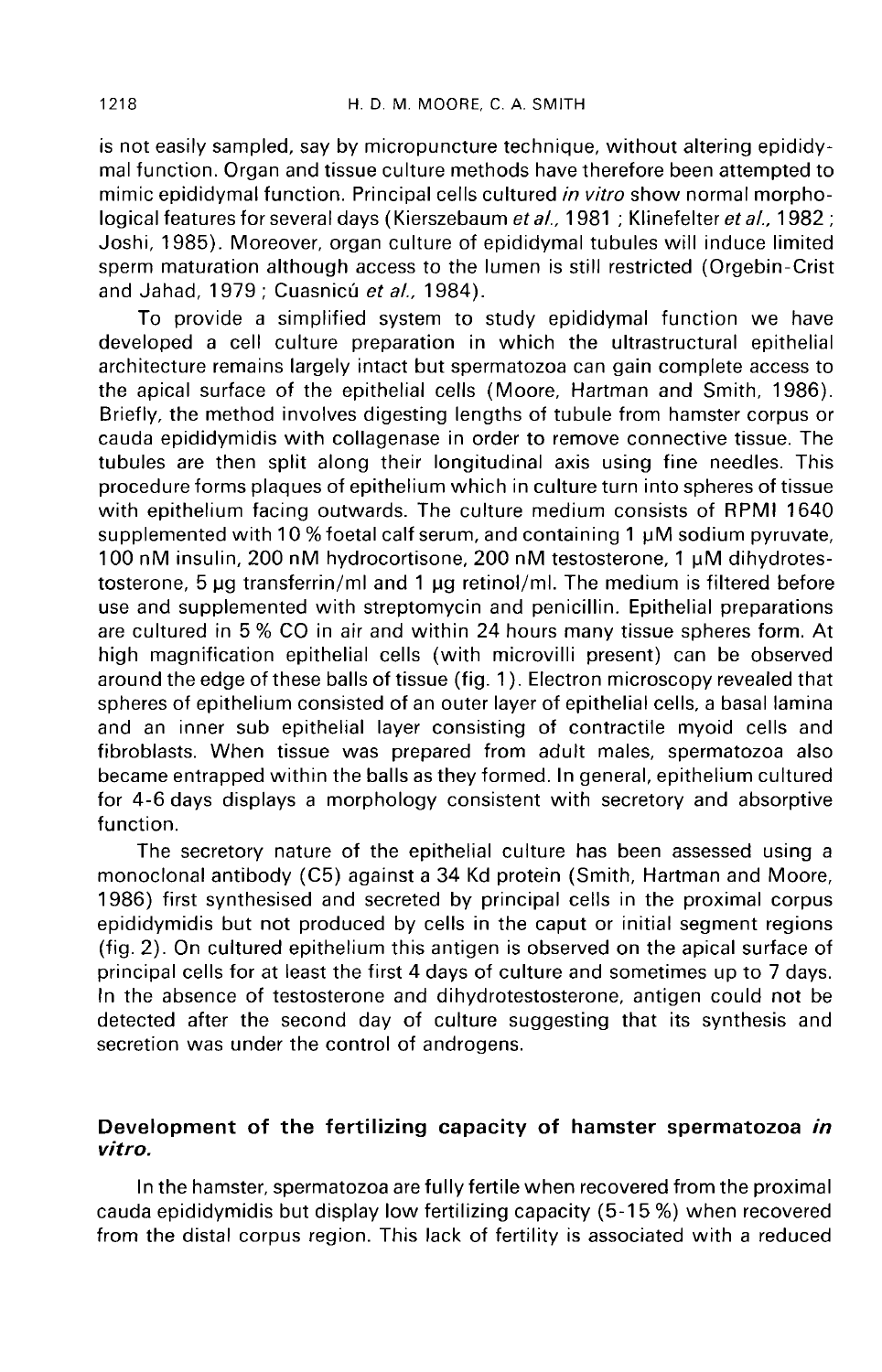

FIG. 1.  $-A$  micrograph of an epithelial ball after 24 hours of culture. Microvilli are clearly visible on the surface. Phase contrast. Bar =  $10 \mu m$ .

ability to bind to the zona pellucida and slow progressive motility. To examine whether *in vitro* maturation of immature spermatozoa could be achieved, spermatozoa were recovered from the corpus region and incubated with 3 day-old epithelial cultures for 6 hours in 50 pl microdrops under oil. Sperm fertility was then assessed by *in vitro* fertilization or *in vivo* insemination of females 2-3 hours before the estimated time of ovulation (Moore and Hartman, 1986). Although a pronounced increase in the binding of spermatozoa to the zona pellucida was evident following incubation with epithelial culture there was no significant increase in fertilizing ability compared with control spermatozoa. This acquisition of zona-binding receptors on spermatozoa after co-culture was in agreement with previous work by (Cuasnicú et al., 1984) but failure to promote fertility was contrary to the report again by Blaquier's group (Gonzales-Echieverría et al., 1984) where maturation was successful with epididymal protein extract.

Since spermatozoa from the distal corpus region do not exhibit the same motility characteristics as those from the cauda epididymidis it was surmised that this could be the reason for the lack of fertility. By ligating the hamster epididymis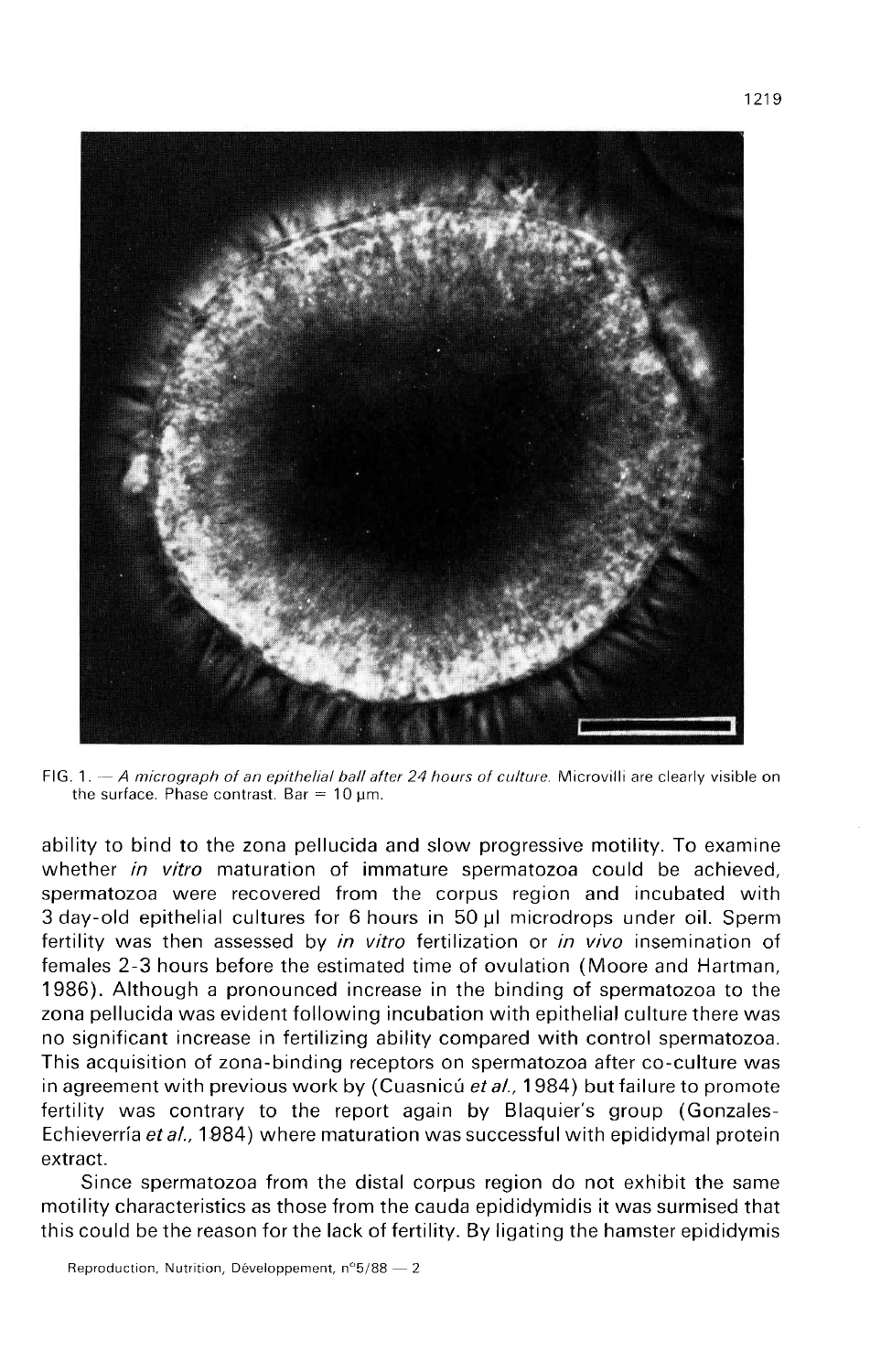

FIG. 2.  $-$  A low power micrograph of a section of proximal epididymis from an adult hamster following immunocytochemical localisation with C5 antibody. Staining was limited to the proximal corpus, first on the epithelium and more distally on spermatozoa. Bar = 1 mm.

at the junction of the distal corpus and proximal cauda regions for 3 days, spermatozoa recovered from the corpus region attain increased progressive motility and head to head autoagglutination but still have low fertility. However, the incubation of these spermatozoa with epididymal epithelium for 6 hours resulted in a significant increase in fertilising capacity in vitro or in vivo to 30-40 %. The fertilising ability of distal corpus spermatozoa incubated with 3 day old cultures without androgens, or with 8-12 days old epithelial cells with fibroblast overgrowth, or without epithelial cells remained low (5 %). Since all the sperm samples maintained their motility and underwent similar capacitation and fertilization conditions it can be concluded that factors present in the culture of proximal cauda epithelium promoted the final stages of hamster sperm maturation (fig. 3).

One of the processes of maturation probably involves the acquisition of the receptor for recognizing the oocyte although it remains to be determined how this receptor is formed. Studies with C5 monoclonal antibody indicate that epitopes can be specifically transferred from the epididymal epithelium to spermatozoa in vitro. If spermatozoa from the caput region are incubated with corpus epithelial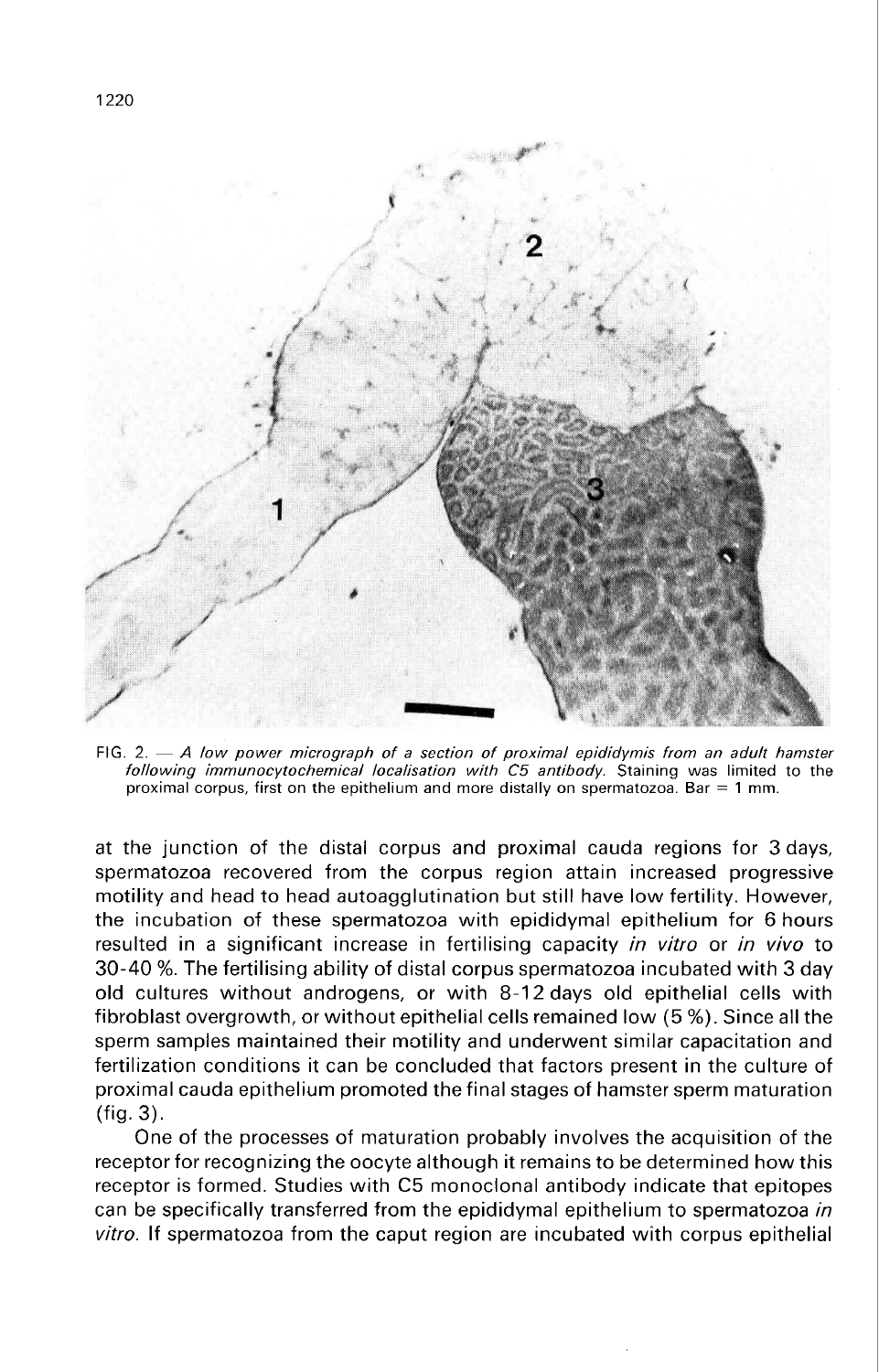

FIG. 3.  $-$  Histograms of the fertilising ability in vitro of spermatozoa from the distal corpus epididymidis of intact (I) and ligated (II) adult hamsters following pre-incubation treatments. (a) culture without androgen; (b) without incubation; (c) old epithelial culture; (d) without epithelial culture ; (e) culture with androgen ; (f) cauda sperm positive control.

cultures they acquire antigen to C5 on their post-acrosomal region and on their annulus (fig. 4). This limited binding of determinant suggests a specific coupling to the sperm surface. The membrane changes were concomitant with the induction of forward motility in a proportion of spermatozoa. While the molecular weight of 34 000 for the C5 determinant would indicate that it is not forward motility protein, the specific binding to the annulus might well induce changes in the flagellum movement.

## Conclusion.

These in vitro studies support previous in situ investigations and extend our understanding of the role of the epididymal epithelium during mammalian sperm maturation. The use of immunological techniques with polyclonal and monoclo-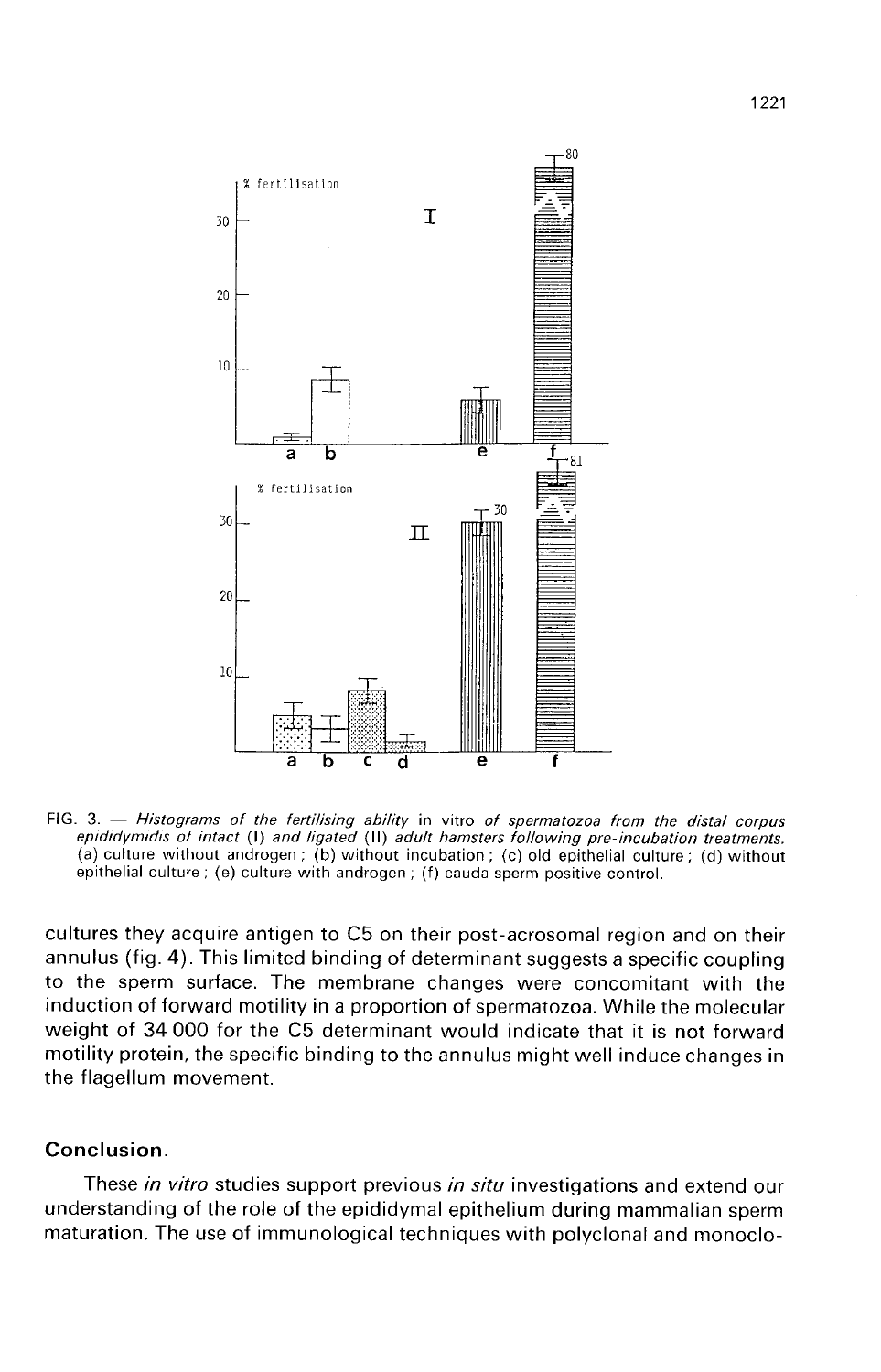

FIG. 4. - Electron micrograph of a section of hamster spermatozoa from the corpus epididymidis after immunolocalisation for C5 determinant. Reaction product is present on the post-acrosomal region. Bar = 1  $\mu$ m.

nal antibodies have shown conclusively that mammalian sperm surface proteins and glycoproteins undergo extensive but specific reorganization during epididymal maturation due to (a) inherent membrane modifications related to morphological reorganization and membrane fluidity changes and (b) the addition of components (protein or sugars) secreted by the epididymal epithelium under the control of androgens. Recent investigations indicate that the foundation for these changes is first laid down during spermatogenesis.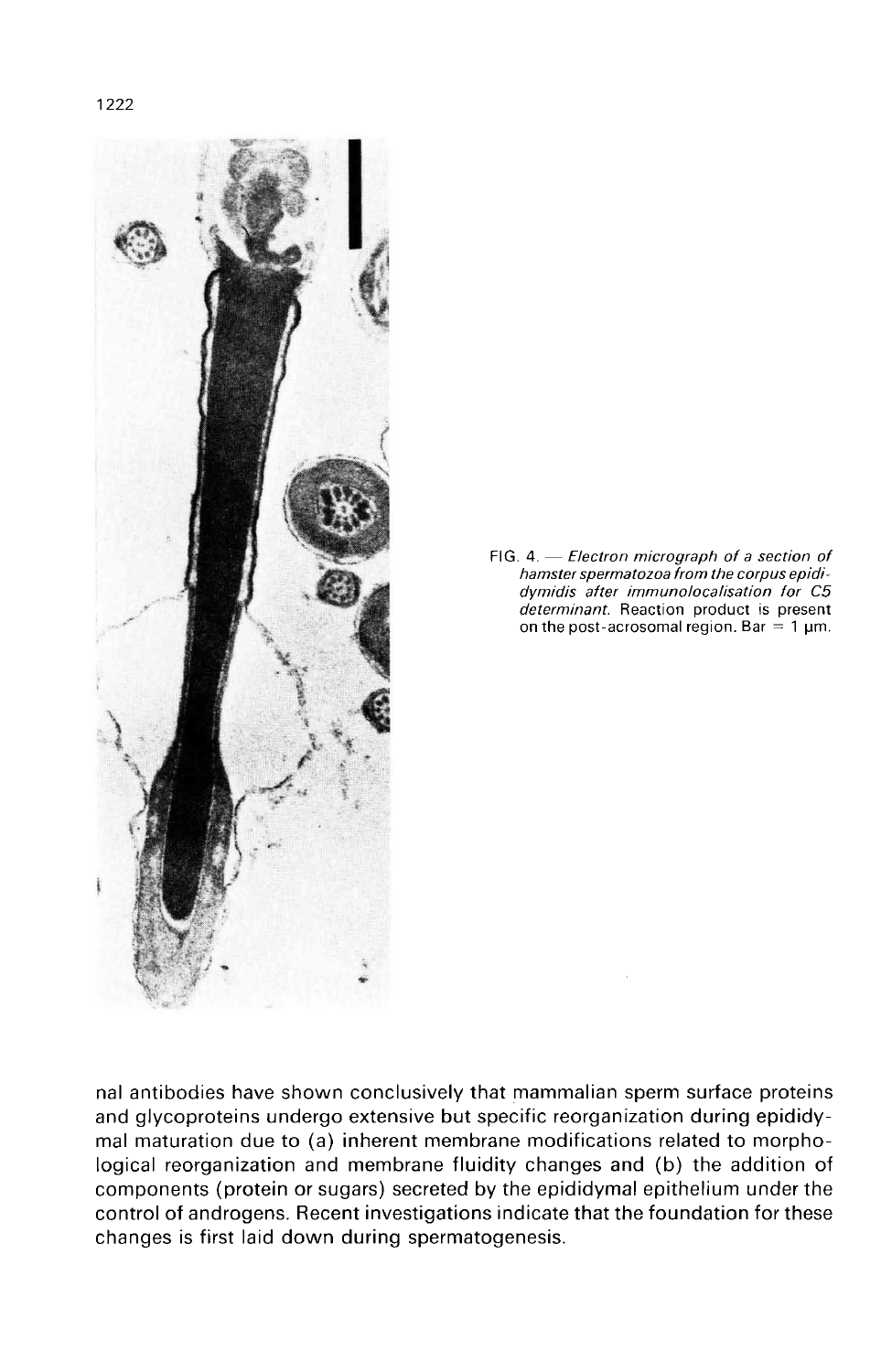In our laboratory we are currently devising methods to culture human epididymal epithelium from patients undergoing epididymovasectomy. These techniques may allow us to directly observe human sperm maturation processes in vitro.

> 5<sup>e</sup> Congrès de la Société d'Andrologie de langue francaise, Paris, décembre 1987.

Acknowledgements. - This study was supported by grants from the Ford Foundation, the Medical Research Council and the Agriculture and Food Research Council.

Résumé. Le rôle de l'épididyme au cours de la maturation in vivo et in vitro des spermatozoides chez les mammifères.

Chez les mammifères les spermatozoïdes ne sont pas fécondants à la sortie du testicule et n'acquièrent leur capacité à féconder qu'après leur transit à travers les régions proximales de l'épididyme. Chez l'homme la maturation finale des spermatozoïdes s'effectuerait dans le corps de l'épididyme, ce qui serait en accord avec les résultats obtenus par des techniques chirurgicales telles que l'épididymovasostomie.

Afin d'explorer les processus de la maturation des spermatozoïdes des méthodes de culture in vitro ont été mises au point. Chez le hamster l'activité fonctionnelle de l'épithélium épididymaire a été maintenue in vitro pendant 5 jours. Des spermatozoïdes immatures incubés avec ces cultures acquièrent leur pouvoir fécondant. L'usage d'anticorps monoclonaux a permis de montrer que des produits sécrétoires spécifiques sont transférés de la surface des cellules principales épididymaires en culture sur les spermatozoïdes. Des travaux similaires sur l'épithélium épididymaire humain sont maintenant en cours de développement. Les résultats indiquent que l'activité fonctionnelle des cellules épithéliales peut être maintenue en culture et devraient permettre une exploration plus poussée de la maturation des spermatozoïdes humains.

### References

- BEDFORD J. M., 1975. Maturation, transport and fate of spermatozoa in the epididymis. In R. 0. GREEP and D.W. HAMILTON. Handbook of physiology, Endocrinology V, section 7, pp. 303-317. Am. Physiol. Soc., Washington.
- BEDFORD J. M., 1977. Sperm/egg interaction : the specificity of human spermatozoa. Anat. Rec., 188, 477-488.
- BEDFORD J. M., 1981. Why mammalian gametes don't mix. Nature (Lond.), 291, 286-287.
- CUASNICÚ P. S., GONZALES-ECHEVERRÍA F., PIAZZA A., BLAQUIER J. A., 1984. Addition of androgens to cultured hamster epididymis increases zona recognition by immature spermatozoa. J. Reprod. Fert., 70, 541-547.
- GONZALES- ECHEVERRÍA F., CUASNICÚ P. S., PIAZZA A., PIÑEIRO L., BLAQUIER J.A., 1984. Addition of an androgen-free epididymal protein extract increases the ability of immature hamster spermatozoa to fertilize in vivo and in vitro. J. Reprod. Fert., 71, 433-437.
- HORAN A. H., BEDFORD J. M., 1972. Development of the fertilizing ability of spermatozoa in the epididymis of the syrian hamster. J. Reprod. Fert., 30, 417-423.
- JOSHI M. S., 1985. Isolation and cell culture of the epithelial cells of cauda epididymis of the bull. Biol. Reprod., 33, 187-200.
- KIERSZENBAUM A. L., LEA 0., PETRUSZ P., FRENCH F. S., TRES L. L., 1981. Isolation, culture and immunocytochemistry characterization of epididymal epithelial cells from pubertal and adult rats. Proc. nat. Acad. Sci., U.S.A., 78, 1675-1679.